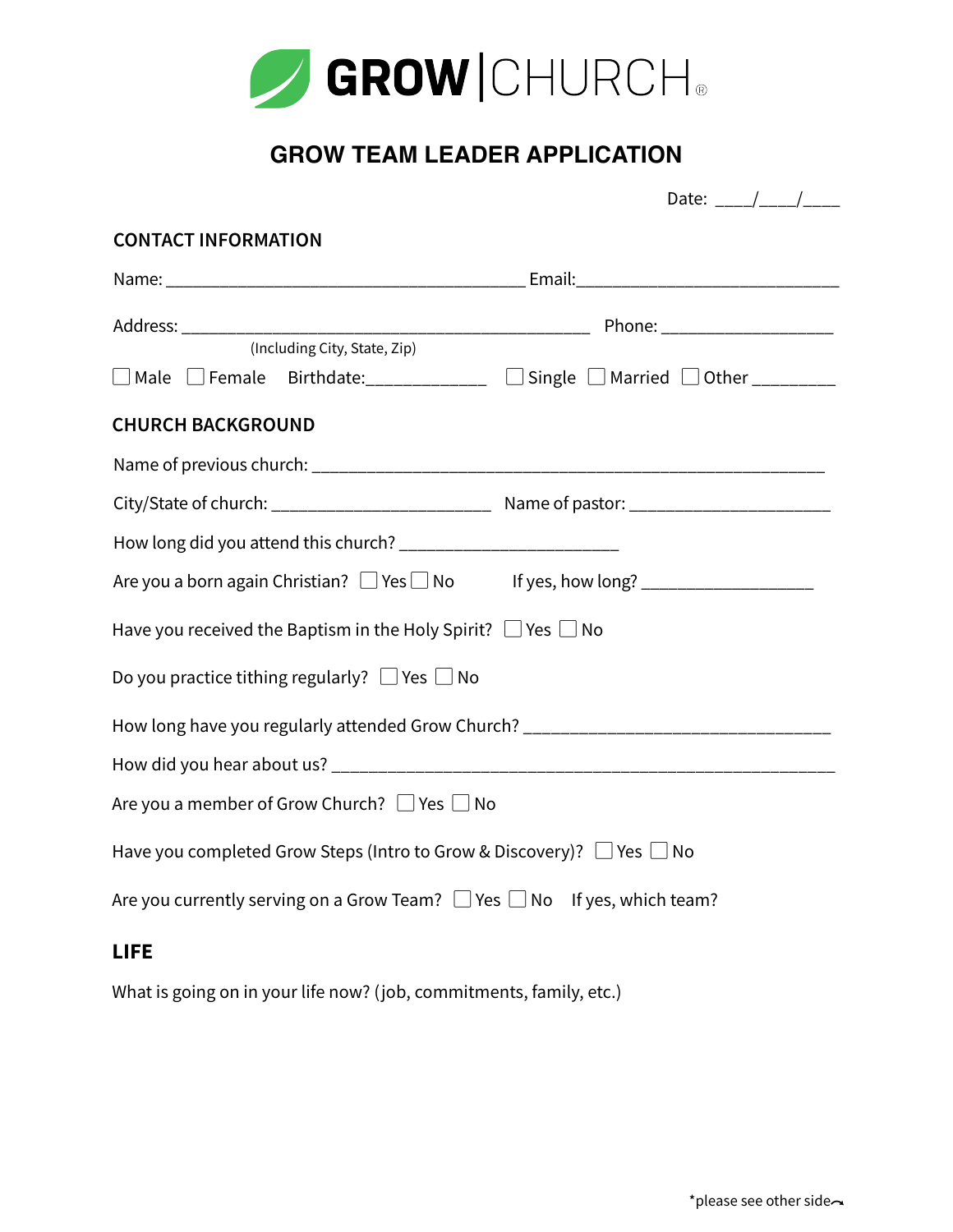What is God speaking to you lately?

## **TEAMS**

How have you been involved in ministry in the past? (And what did that look like?)

Briefly explain why you would like to be a Grow Team leader:

What do you think it looks like to be a Grow Team Leader here at Grow?

Are you attending a Grow Group? What capacity?